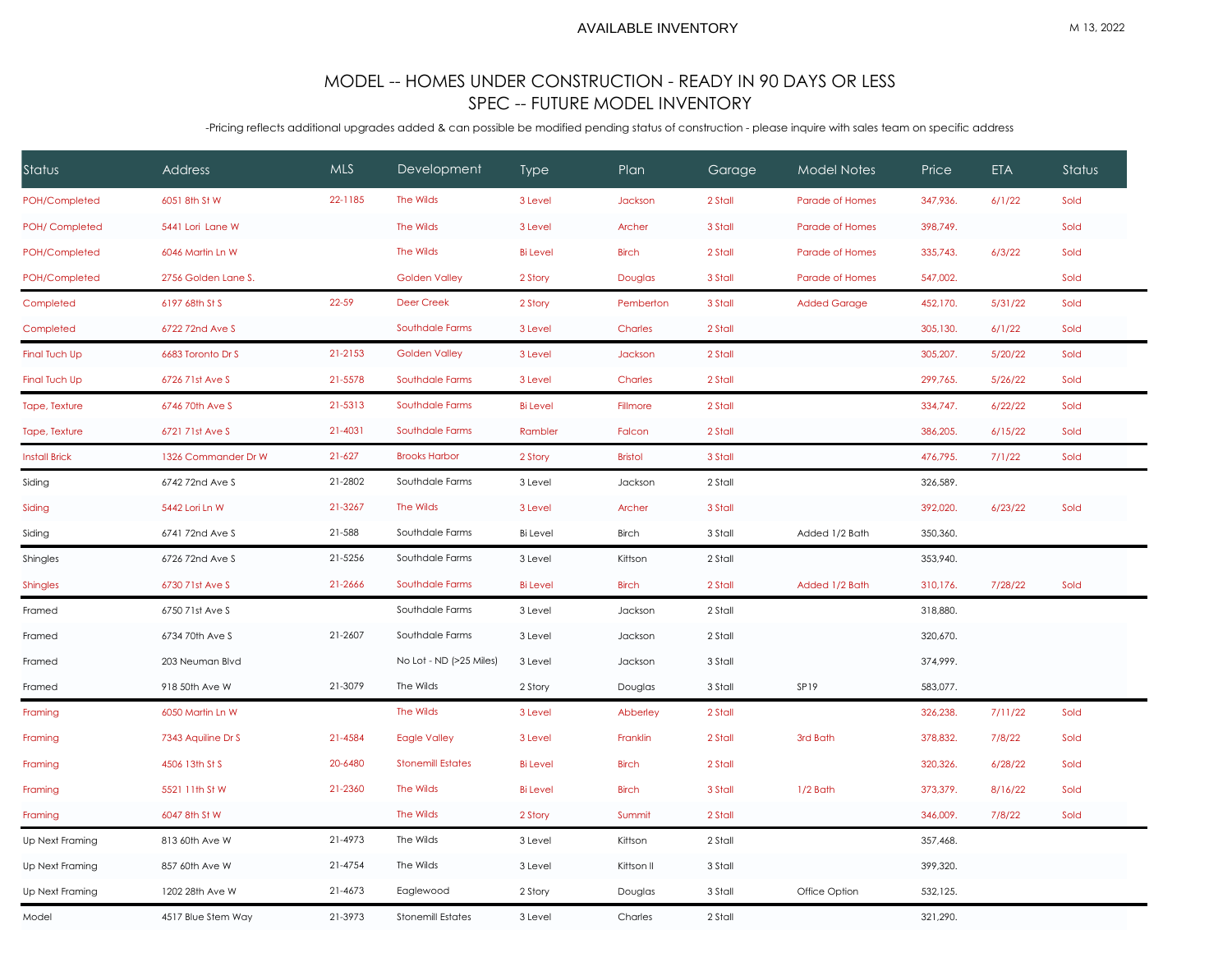| Model | 7315 Aquiline Dr S    |         | Eagle Valley               | 3 Level         | Jackson    | 2 Stall |                    | 324,340. |         |
|-------|-----------------------|---------|----------------------------|-----------------|------------|---------|--------------------|----------|---------|
| Model | 4577 Blue Stem Way    | 21-2294 | <b>Stonemill Estates</b>   | 3 Level         | Jackson    | 2 Stall |                    | 325,880. |         |
| Model | 2279 Griffin Dr S     |         | Eagle Valley               | <b>Bi</b> Level | Birch      | 2 Stall |                    | 316,205. |         |
| Model | 1020 46th Ave S       | 21-3988 | <b>Stonemill Estates</b>   | <b>Bi</b> Level | Birch      | 2 Stall | <b>Half Bath</b>   | 321,750. |         |
| Model | 6560 27th St S        |         | Golden Valley              | <b>Bi</b> Level | Fillmore   | 2 Stall | 3rd Bath           | 335,950. |         |
| Model | 6734 72nd Ave S       | 21-1668 | Southdale Farms            | <b>Bi</b> Level | Fillmore   | 2 Stall | 3rd Bath           | 338,680. | 6/15/22 |
| Model | 3631 17th St S        | 21-3854 | Johnson Farms              | <b>Bi</b> Level | Birch      | 3 Stall |                    | 344,245. |         |
| Model | 7331 22nd St S        |         | Eagle Valley               | <b>Bi</b> Level | Fillmore   | 3 Stall |                    | 359,740. |         |
| Model | 3533 47th Ave S       | 21-6355 | <b>Timber Creek</b>        | Rambler         | Pike       | 3 Stall |                    | 467,508. |         |
| Model | 2232 Griffin Dr S     |         | Eagle Valley               | 2 Story         | Summit     | 2 Stall |                    | 342,840. |         |
| Model | 7350 Aquiline Dr S    | 21-5225 | Eagle Valley               | 2 Story         | Summit     | 3 Stall |                    | 369,035. |         |
| Model | 6664 28th St S        | 21-4967 | Golden Valley              | 2 Story         | Bristol    | 2 Stall |                    | 386,950. |         |
| Model | 1360 Goldenwood Dr NW | 21-5293 | Goldenwood                 | 2 Story         | Summit     | 3 Stall |                    | 399,930. |         |
| Spec  | 3643 50th St S        |         | <b>Valley View Estates</b> | Twin Home       | Custom     | 2 Stall | Charles Twin       | 277,061. |         |
| Spec  | 6026 Martin Ln W      |         | The Wilds                  | Twin Home       | Custom     | 2 Stall | Charles Twin       | 281,710. |         |
| Spec  | 6030 Martin Ln W      |         | The Wilds                  | Twin Home       | Custom     | 2 Stall | Charles Twin       | 281,710. |         |
| Spec  | 4972 37th Ave S       |         | <b>Valley View Estates</b> | Twin Home       | Custom     | 2 Stall | <b>Benton Twin</b> | 298,431. |         |
| Spec  | 4966 37th Ave S       |         | <b>Valley View Estates</b> | Twin Home       | Custom     | 2 Stall | <b>Benton Twin</b> | 298,431. |         |
| Spec  | 4990 37th Ave S       |         | <b>Valley View Estates</b> | 3 Level         | Abberley   | 2 Stall |                    | 280,581. |         |
| Spec  | 6615 27th St S        |         | Golden Valley              | 3 Level         | Charles    | 2 Stall |                    | 290,360. |         |
| Spec  | 3791 Chinook Dr S     |         | <b>Valley View Estates</b> | 3 Level         | Charles    | 2 Stall |                    | 292,751. |         |
| Spec  | 6819 Joseph St        |         | Southdale Farms            | 3 Level         | Charles    | 2 Stall |                    | 294,270. |         |
| Spec  | 6725 72nd Ave S       |         | Southdale Farms            | 3 Level         | Charles    | 2 Stall |                    | 295,160. |         |
| Spec  | 7316 22nd St S        |         | Eagle Valley               | 3 Level         | Charles    | 2 Stall |                    | 295,720. |         |
| Spec  | 4957 37th Ave S       |         | <b>Valley View Estates</b> | 3 Level         | Jackson    | 2 Stall |                    | 296,251. |         |
| Spec  | 6885 Joseph St        |         | Southdale Farms            | 3 Level         | Jackson    | 2 Stall |                    | 297,770. |         |
| Spec  | 6038 Martin Ln W      |         | The Wilds                  | 3 Level         | Charles    | 2 Stall |                    | 300,260. |         |
| Spec  | 6187 Martin Ln W      |         | The Wilds                  | 3 Level         | Franklin   | 2 Stall |                    | 324,610. |         |
| Spec  | 6814 Joseph St        |         | Southdale Farms            | 3 Level         | Kittson II | 2 Stall |                    | 339,870. |         |
| Spec  | 7317 22nd St S        |         | Eagle Valley               | 3 Level         | Kittson    | 2 Stall |                    | 353,790. |         |
| Spec  | 6175 Martin Ln W      |         | The Wilds                  | 3 Level         | Kittson II | 3 Stall |                    | 363,160. |         |
| Spec  | 1114 Marlys Dr W      |         | The Wilds                  | 3 Level         | Kittson    | 3 Stall |                    | 382,840. |         |
| Spec  | 6612 28th St S        |         | Golden Valley              | 3 Level         | Archer     | 3 Stall |                    | 384,995. |         |
| Spec  | 5525 11th St W        |         | The Wilds                  | 3 Level         | Archer     | 3 Stall |                    | 396,479. |         |
| Spec  | 4518 13th St S        | 21-2682 | <b>Stonemill Estates</b>   | <b>Bi</b> Level | Abberley   | 2 Stall |                    | 281,260. |         |